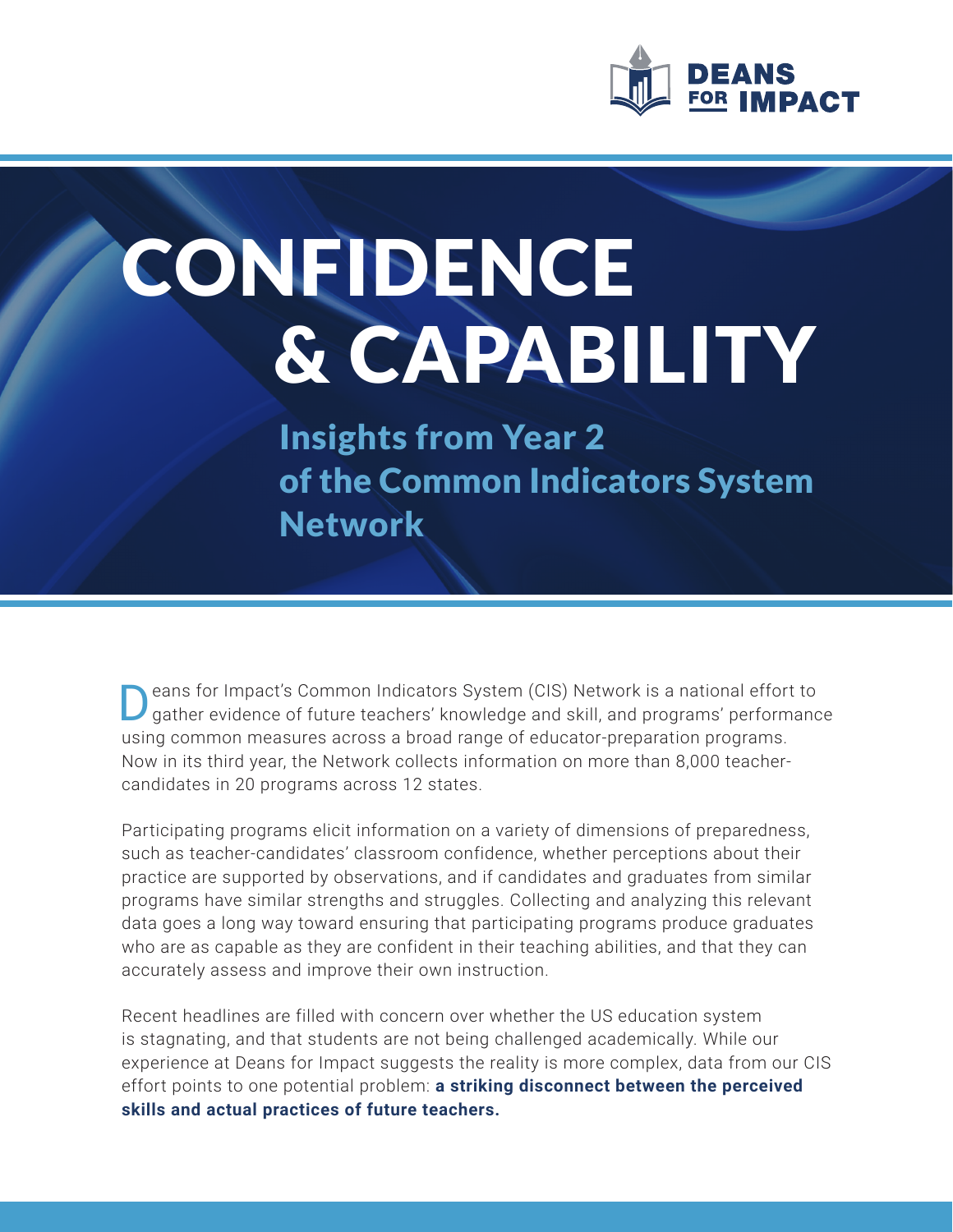# **WHAT WE INVESTIGATED**

In 2019, Deans for Impact released Learning Together Through Evidence, our initial insights from data<br>Collected on 4,526 teacher-candidates across 12 institutions in the 2017-2018 academic year. Our 2018n 2019, Deans for Impact released *Learning Together Through Evidence*, our initial insights from data 2019 sample grew to 5,172 candidates across 13 institutions, including roughly 1,300 candidates with data in both years, creating our first longitudinal sample. Our Year 2 analysis builds upon the initial findings and uses that evidence to expand our understanding of teacher-candidate preparedness.<sup>1</sup>



On the whole, we found remarkably consistent results across both years. This is cause for both hope and concern. The consistency suggests that the CIS indicators are measuring relevant constructs, which increases our confidence in the value of these data for understanding teachers' preparedness. However, the results themselves raise questions about the instructional preparedness of beginning teachers.

# **WHAT WE'RE LEARNING**

## Confident teachers rate their programs highly.

On average, program graduates who rate their preparation experience more highly are also more confident in their ability to deliver instruction while in the program. Employers assessing these graduates agree: graduates who rate their program more highly also tend to be rated more highly by their principals. And candidates *do* seem to improve during their time in the program: candidates feel more effective – and appear to teach more effectively – between the beginning and end of their culminating clinical experience.

#### ((රි) But confidence does not correspond to capability.

There is a gap between candidates' perceived beliefs and their actual instructional practice. Within our sample, *feeling* good about a particular aspect of one's instructional practice doesn't systematically relate to *being* good at that practice.<sup>2</sup> Likewise, increased self-confidence on a particular aspect of instruction doesn't match the assessment of expert observers in that area.

## Capability is weakest in key areas of instruction.

Across both years, future teachers' skills were weakest in three areas of instructional practice – analysis and inquiry, quality of feedback, and instructional dialogue. These are core elements of rigorous instruction and essential for soliciting deeper student learning. It is also not surprising to see gaps in these areas: they are among the most complex skills in teaching.

<sup>1</sup> As in our first year report, these insights are drawn primarily from the subset of programs in the network that collect evidence using the Teaching Beliefs and Mindsets Survey and CLASS observation tool, both of which are administered at the beginning and end of the culminating clinical experience in their respective programs.

<sup>&</sup>lt;sup>2</sup> Pearson's correlation coefficients between candidate self-efficacy and CLASS domains are small to negligible, and none are statistically significant. This aligns with recent research that suggests that self-efficacy better predicts instructional practices for inservice teachers than for preservice teachers. See Zee, M., & Koomen, H. M. (2016).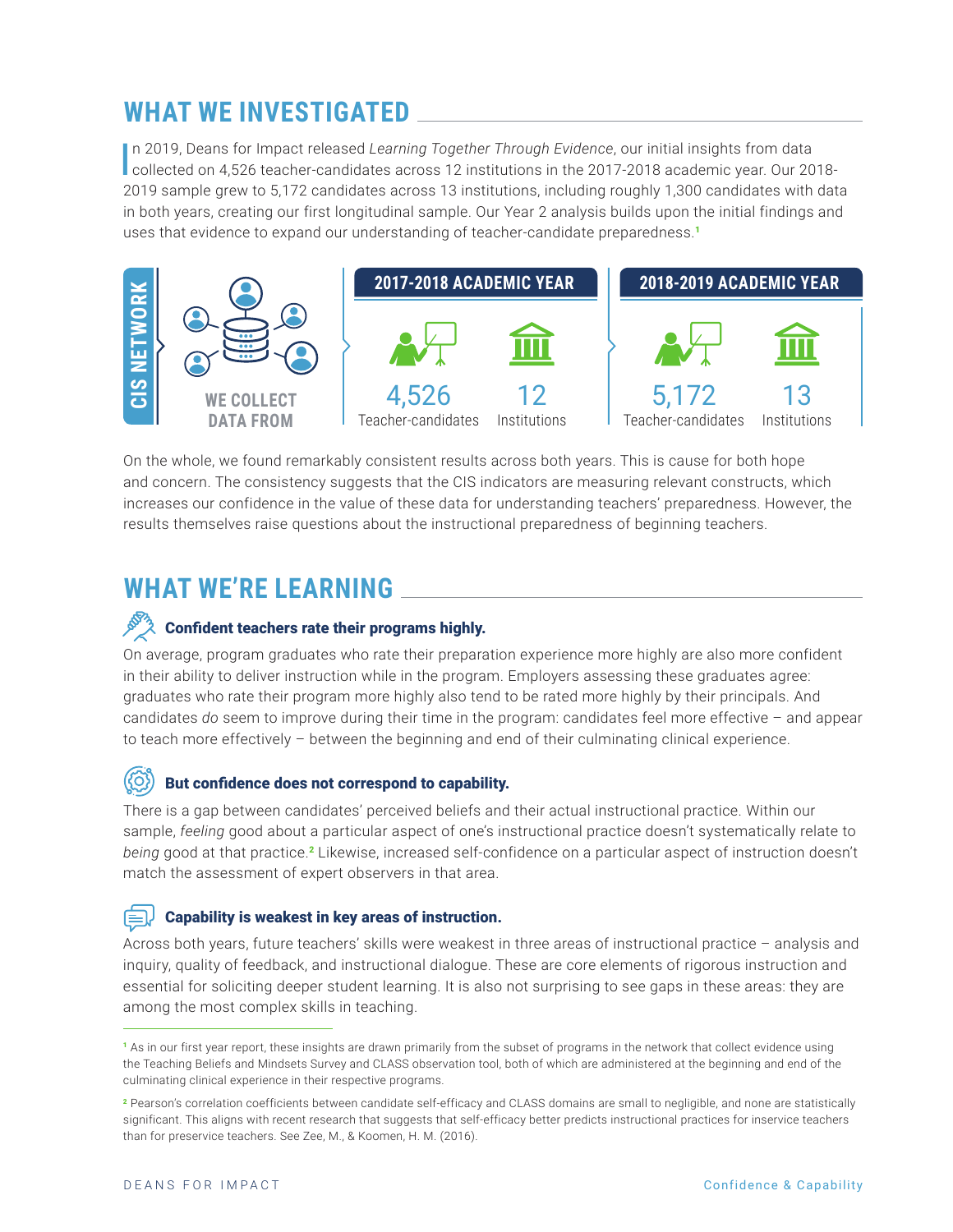

#### **Average CLASS Observation Scores in Year 2**



Instructional Learning Formats Regard for Student erspectives Teacher<br>Sensitivity

Content Understanding

**Jnderstanding** 

Quality of Feedback

# **WHY IT MATTERS**

istructional

0

Analysis & Inquiry Instructional Dialogue

These findings suggest an action gap, where perceived beliefs are not translating to practice. Feeling confident in one's teaching abilities is important, particularly as one enters a job as complex and demanding as that of a first-year teacher. But confidence should not be confused with capability.

In recent years, states and accreditation bodies have moved to require collection and analysis of data on aspiring and beginning teachers' perceptions – via dispositional surveys, beginning teacher surveys, and employer surveys. At Deans for Impact, we believe that such perception data represents a piece of the puzzle.<sup>3</sup> Yet, if confidence does not correspond to capability, preparation programs should focus their attention on measures of future teachers' actual knowledge and instructional skill, not just their perceptions of skill.

# **WHAT COMES NEXT**

In 2020, the CIS Advisory Board will continue to evolve the indicators used by participating programs. This will include modifications to existing measures and the introduction of new measures of future teachers' In 2020, the CIS Advisory Board will continue to evolve the indicators used by participating programs. This actual knowledge and skill. Participating programs are deeply committed to drawing upon these insights to improve the preparation of beginning teachers – and continuing to track indicators.

While the results described in this brief are specific to the Network, we believe they reflect challenges that are common to most educator-preparation programs and offer vital insights about opportunities for instructional improvement across the nation.

ส⊱

IF YOUR PROGRAM IS INTERESTED IN JOINING THE 2020-2021 CIS NETWORK COHORT, visit **deansforimpact.org/our-work/cis-network**

Positive Climate

Negative Climate

**Behavior** Management

Productivity

Student Engagement

#### **Analysis & Inquiry**

emphasizes the facilitation of higher order thinking through analysis, hypothesizing, and brainstorming; opportunities for novel application through rigorous and open-ended tasks; and encouragement of metacognition through teacher modeling and student selfreflection.

#### **Instructional Dialogue**

captures purposeful use of content-focused discussion among teachers and students that supports cumulative connections across ideas to deepen understanding, with students taking an active role.

## **Quality of Feedback**

emphasizes feedback loops between the teacher and students and among students that deepen understanding, scaffolding learning through effective prompts, building on student understanding to clarify thinking, and affirmation to encourage persistence.

<sup>3</sup> Indeed, there is emerging research suggesting modest associations between graduate perception data and other important indicators, including retention. See Bastian, K.C., Sun, M., & Lynn, H. (2019).